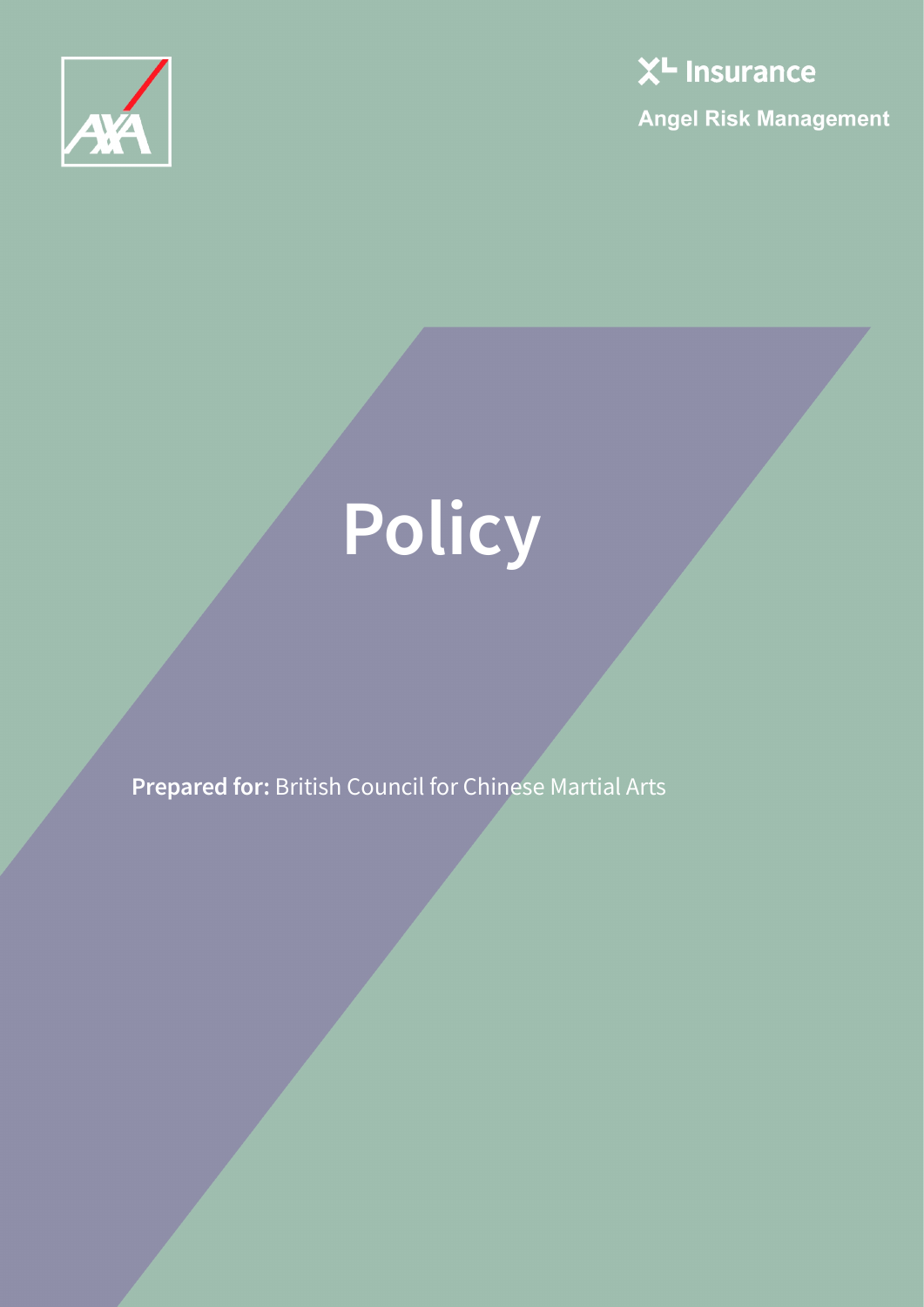

# **Policy Schedule**

| <b>Policy Number</b>        | DQ0418761                                                                  |
|-----------------------------|----------------------------------------------------------------------------|
|                             |                                                                            |
| <b>Organisation</b>         | <b>British Council for Chinese Martial Arts</b>                            |
|                             | and its Subsidiaries                                                       |
| <b>Address</b>              | 110 Frensham Drive                                                         |
|                             | Stockingford                                                               |
|                             | Nuneaton                                                                   |
|                             | Warwickshire,                                                              |
|                             | CV10 9QL,                                                                  |
|                             | United Kingdom                                                             |
|                             |                                                                            |
| <b>Business Description</b> | Sports League (Not For Profit)                                             |
| <b>Turnover</b>             | £100,000                                                                   |
| <b>Period of Insurance</b>  | From: 13 June 2021                                                         |
|                             | To:<br>13 June 2022                                                        |
|                             | both days at 00:01 a.m.                                                    |
| <b>Insurer</b>              | XL Catlin Insurance Company UK Limited                                     |
| <b>Territory</b>            | Worldwide excluding USA and Canada                                         |
|                             |                                                                            |
| <b>Wording</b>              | Angel Directors & Officers &/or Trustees Liability Insurance ADOTL 06/18.3 |
|                             |                                                                            |

| <b>Trustee Liability</b> | 2.1     | Limit of Liability                                           | £1,000,000 any one Claim<br>(including defence costs and expenses) |  |
|--------------------------|---------|--------------------------------------------------------------|--------------------------------------------------------------------|--|
|                          |         | Defence and Investigation Costs Sub Limits                   |                                                                    |  |
|                          | 2.1(d)  | <b>Identity Theft Defence Costs</b>                          | £100,000any one Claim and in the aggregate                         |  |
|                          | 3.23(b) | <b>Defence Costs</b>                                         | £1,000,000 any one <b>Claim</b> and in the aggregate               |  |
|                          | 3.23(c) | <b>Investigation Defence Costs</b>                           | £1,000,000 any one <b>Claim</b> and in the aggregate               |  |
|                          |         | 3.23(d) Criminal Prosecution Defence Costs                   | £1,000,000 any one <b>Claim</b> and in the aggregate               |  |
|                          | 3.23(e) | <b>Extradition Proceedings Defence</b><br><b>Costs</b>       | £500,000 any one <b>Claim</b> and in the aggregate                 |  |
|                          | 3.23(f) | <b>Asset and Liberty Proceedings</b><br><b>Defence Costs</b> | £100,000 any one Claim and in the aggregate                        |  |
|                          | 3.23(g) | <b>Pollution Defence Costs</b>                               | £500,000 any one Claim and in the aggregate                        |  |
|                          | 3.23(h) | <b>Asbestos Defence Costs</b>                                | £250,000 any one Claim and in the aggregate                        |  |
|                          | 3.23(i) | <b>Public Relations Expenses</b>                             | £50,000 any one Claim and in the aggregate                         |  |

cont.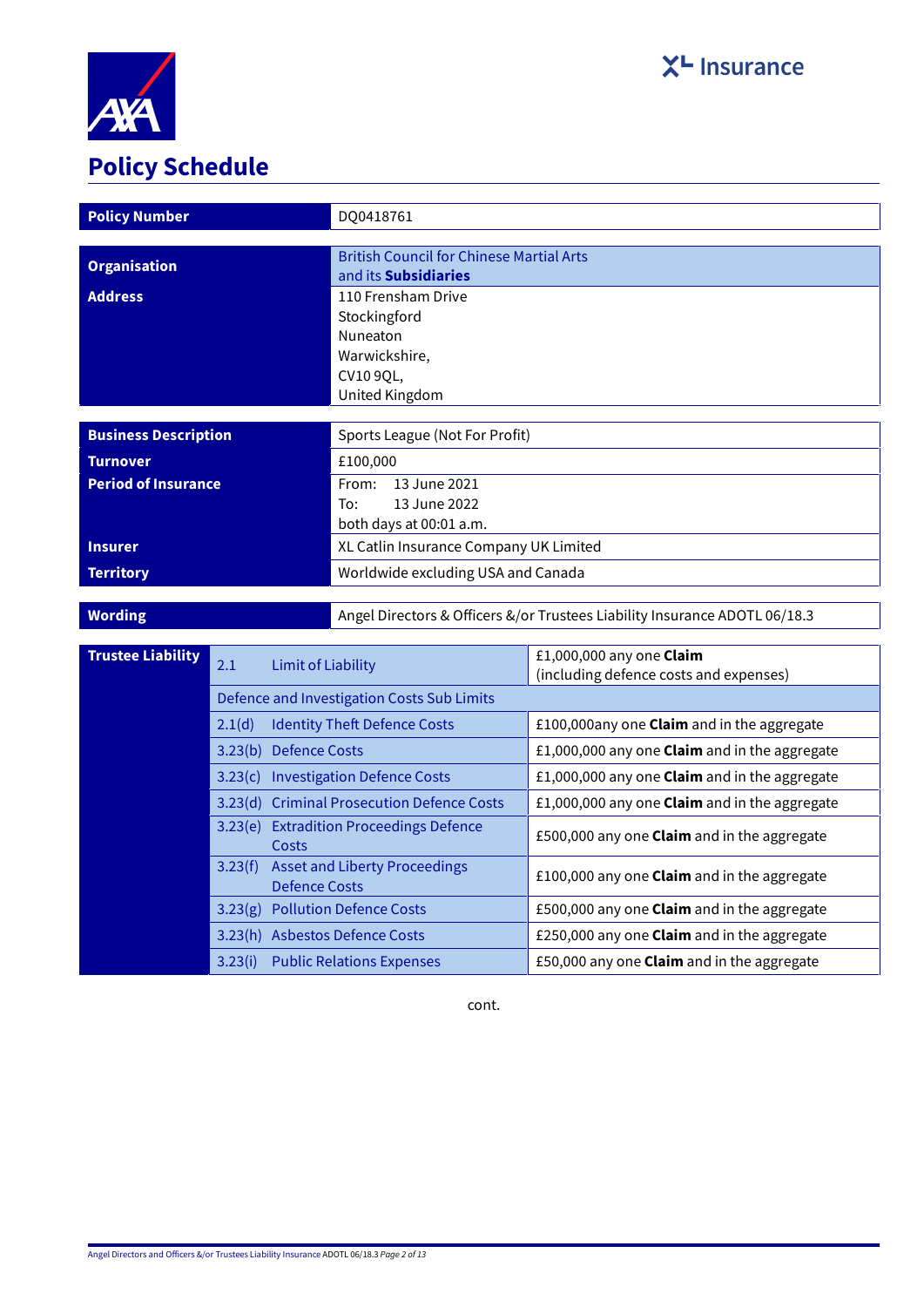



|                                         | 2.4                              | <b>Section Extensions</b>                    |                                             |  |
|-----------------------------------------|----------------------------------|----------------------------------------------|---------------------------------------------|--|
|                                         | (a)                              | <b>Additional Limit</b>                      | £250,000 any one Claim and in the aggregate |  |
|                                         | (b)                              | <b>Automatic Acquisition Cover</b>           | 50% of Total Assets                         |  |
|                                         | (e)                              | <b>Discovery Period</b>                      | 50% (12 months) / 100% (24 months)          |  |
|                                         | (f)                              | <b>Emergency Costs</b>                       | £50,000 any one Claim and in the aggregate  |  |
|                                         | (h)                              | <b>Personal Appointments</b>                 | £250,000 any one Claim and in the aggregate |  |
|                                         | (i)                              | <b>Regulatory Crisis Costs</b>               | £250,000 any one Claim and in the aggregate |  |
|                                         | (j)                              | <b>Retirement Run-Off</b>                    | £250,000 any one Claim and in the aggregate |  |
|                                         |                                  |                                              |                                             |  |
|                                         | <b>Deductible</b>                |                                              | Nil                                         |  |
|                                         |                                  | <b>Covered Jurisdiction</b>                  | Worldwide excluding USA and Canada          |  |
| <b>Organisational</b>                   | 6.1(a)                           | <b>Limit of Liability</b>                    | Not Purchased                               |  |
| <b>Legal Liability /</b>                | 6.1(b)                           | <b>Limit of Liability</b>                    |                                             |  |
| <b>Professional</b><br><b>Liability</b> |                                  | (Professional Liability)                     |                                             |  |
|                                         |                                  | Defence and Investigation Costs Sub Limits   |                                             |  |
|                                         | 6.1(c)                           | <b>Identity Theft Defence Costs</b>          |                                             |  |
|                                         |                                  | 3.23(b) Defence Costs                        |                                             |  |
|                                         |                                  | 3.23(d) Criminal Prosecution Defence Costs   |                                             |  |
|                                         |                                  | 3.23(g) Pollution Defence Costs              |                                             |  |
|                                         |                                  | 3.23(h) Asbestos Defence Costs               |                                             |  |
|                                         | 3.23(i)                          | <b>Public Relations Expenses</b>             |                                             |  |
|                                         |                                  |                                              |                                             |  |
|                                         | <b>Section Extensions</b><br>6.4 |                                              |                                             |  |
|                                         | (a)                              | <b>Automatic Acquisition Cover</b>           |                                             |  |
|                                         | (d)                              | <b>Data Protection</b>                       |                                             |  |
|                                         | (e)                              | <b>Defence Costs for Breach of Contracts</b> |                                             |  |
|                                         | (f)                              | <b>Emergency Costs</b><br><b>Fidelity</b>    |                                             |  |
|                                         | (g)<br>(h)                       | <b>Loss of Documents or Data</b>             |                                             |  |
|                                         | (i)                              | <b>Pension and Employee Benefits</b>         |                                             |  |
|                                         |                                  |                                              |                                             |  |
|                                         | <b>Deductible</b>                |                                              |                                             |  |
|                                         |                                  | <b>Covered Jurisdiction</b>                  |                                             |  |
|                                         |                                  |                                              |                                             |  |
| <b>Employment</b><br><b>Practices</b>   | 7.1                              | <b>Limit of Liability</b>                    | Not Purchased                               |  |
|                                         | Deductible                       |                                              |                                             |  |
|                                         |                                  |                                              |                                             |  |

Covered Jurisdiction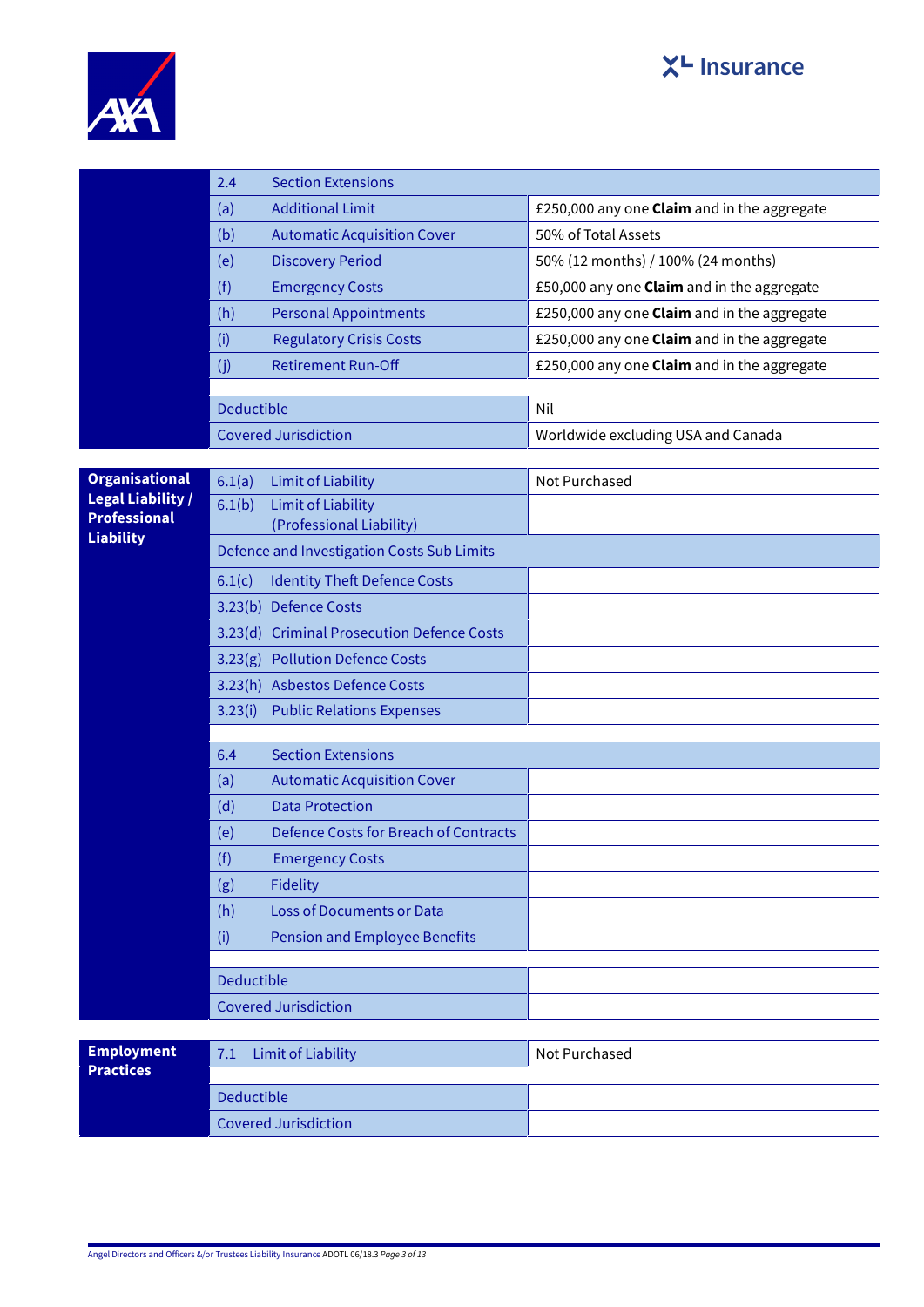



| <b>Premium</b>                                      | £286.00                                                                                             |                         |                      |        |
|-----------------------------------------------------|-----------------------------------------------------------------------------------------------------|-------------------------|----------------------|--------|
| <b>Insurance Premium Tax at 12%</b>                 | £34.32                                                                                              |                         |                      |        |
| <b>Total Premium</b>                                | £320.32                                                                                             |                         |                      |        |
|                                                     |                                                                                                     |                         |                      |        |
| <b>Endorsements</b>                                 | Molestation Exclusion DOTL 021 MOL/DO                                                               |                         |                      |        |
|                                                     | Multinational Coverage Endorsement DOTL 035 MNC/DOCoronavirus Absolute<br>Exclusion CAEAXAXL001/ATT |                         |                      |        |
|                                                     | Death or Bodily Injury Exclusion DBIEAXAXL001/ATT                                                   |                         |                      |        |
|                                                     |                                                                                                     |                         |                      |        |
| <b>Subjectivities</b>                               | N/A                                                                                                 |                         |                      |        |
|                                                     |                                                                                                     |                         |                      |        |
| <b>Underwriting Basis</b>                           | <b>Statements of Fact</b>                                                                           | $\overline{\mathbf{x}}$ | <b>Proposal Form</b> | $\Box$ |
| Signed:<br>$\bigwedge$ $\bigwedge$<br>$\sim$ $\sim$ |                                                                                                     |                         |                      |        |

 $S$ M $n$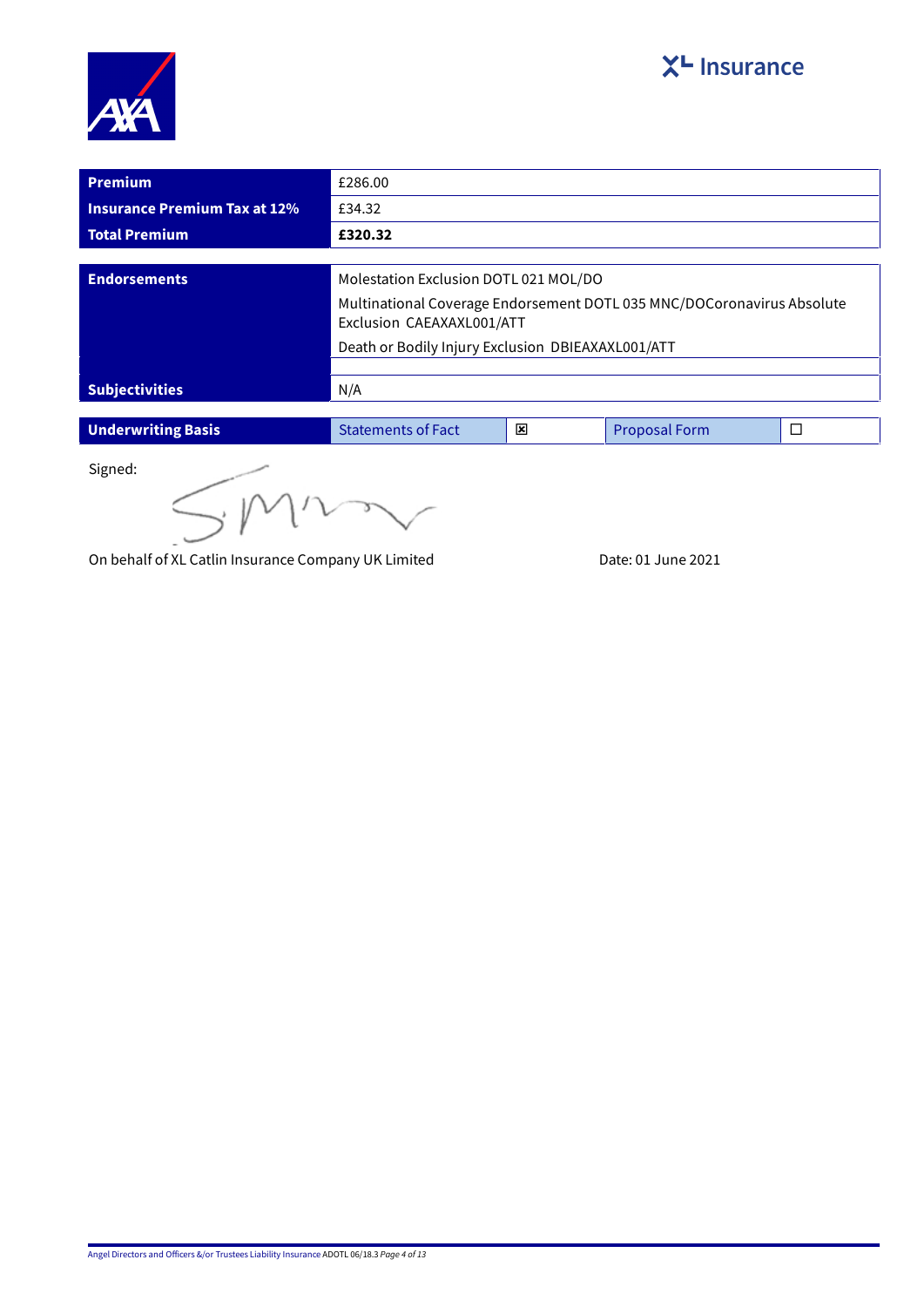

## **Legal Helpline**

Available Monday to Friday from 9 a.m. to 5 p.m. for general English legal advice on corporate or commercial problems potentially giving rise to a liability under this policy.

## **Telephone DAC Beachcroft LLP on 0117 918 2755**

Advice on the Helpline is at no charge for the first 30 minutes only and is not otherwise recoverable from **Us**. Advice given will not include whether or not there might be a notifiable circumstance or claim under the policy, any issues concerning the validity of the policy, or any policy coverage issues. Calls to the Helpline do not and cannot compromise any form of notification to **Us** such as may be required under this policy.

## **Notification of Claims and Circumstances to**

Angel Risk Management Limited 3 rd Floor 1 Legg Street Chelmsford Essex, CM1 1JS Telephone: 01245 343630 Fax: 020 7785 8055 Email: claims@angelriskmanagement.com Web: www.angelriskmanagement.com

# **Complaints**

XL Catlin Insurance Company UK Limited is dedicated to providing a high quality service and wants to ensure that it maintains this at all times. If **You** feel that AXA XL has not offered a first class service or if **You** have any questions or concerns about the policy or the handling of a **Claim You** should, in the first instance, contact **Your** broker through whom this insurance was placed.

If **You** are unable to resolve the situation and wish to make a complaint, **You** can do so at any time by referring the matter to:

Compliance Officer XL Catlin Insurance Company UK Limited 20 Gracechurch Street London EC3V 0BG

Tel No: 020 7743 8487 E-mail: axaxlukcomplaints@axaxl.com

Complaints that cannot be resolved by the Compliance Officer may in certain circumstances be referred to the Financial Ombudsman Service at:

South Quay Plaza 183 Marsh Wall London E14 9SR

Tel No: 0845 080 1800 E-mail: complaint.info@financial-ombudsman.org.uk

Further details will be provided on request and at the appropriate stage of the complaints process.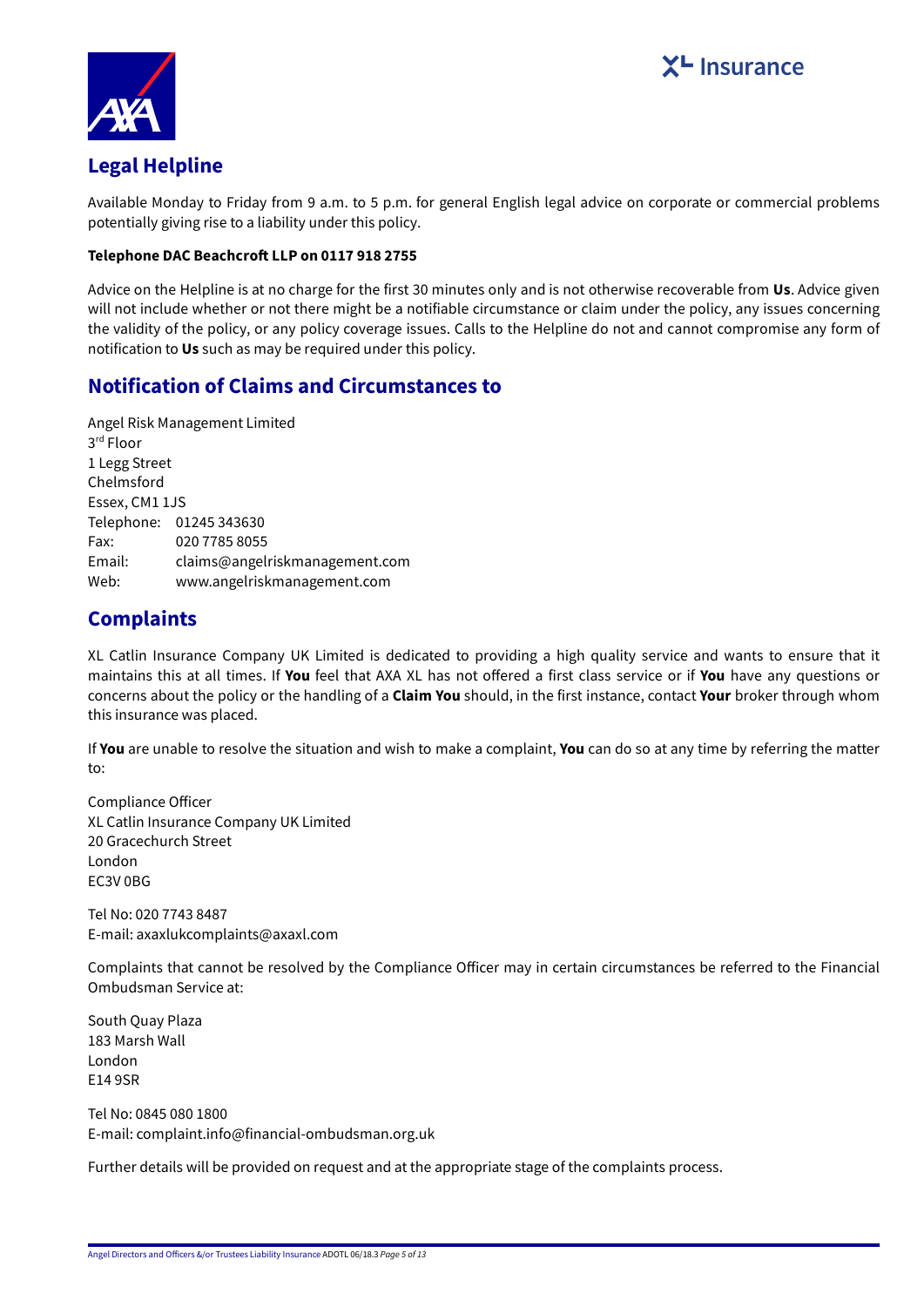

## **About AXA XL's Insurance Operations**

AXA XL insurance companies offer property, casualty, professional, financial lines and specialty insurance products globally. Businesses that are moving the world forward choose AXA XL as their partner. To learn more, visit <http://axaxl.com>

## **About AXA XL**

AXA XL is the global brand used by AXA SA (EURONEXT:AXA). The companies of XL Insurance, XL Reinsurance and XL Risk Consulting provide property, casualty professional and specialty products to industrial, commercial and professional firms, insurance companies and other enterprises throughout the world.

AXA XL, the P&C and specialty risk division of AXA SA ("AXA"), announced in December 2018 that the Financial Strength Rating ("FSR") and Long-term Issuer Credit Rating ("Long-Term ICR") of its core insurance and reinsurance companies have been upgraded by A.M. Best and Standard & Poor's ("S&P").

A.M. Best has upgraded the FSR to A+ (Superior) from A (Excellent) and the Long-Term ICR to "aa-" from "a+" of the Property/Casualty subsidiaries of XL Group Ltd ("XL") as well as those of AXA Insurance Company with a stable outlook.

S&P recently raised the FSR and Long-Term ICR ratings on AXA XL's core insurance and reinsurance companies to AA- from A+ and on the highly strategic subsidiaries to A+ from A, with a Stable outlook for all entities.

Both rating agencies pointed out that their rating actions reflect AXA XL's stronger balance sheet as a part of the AXA group and strategic alignment with AXA in enhancing the group's leading market position in the commercial global P&C insurance sector.

A.M. Best and S&P's actions follow those of Fitch and Moody's which both upgraded the ratings of XL subsidiaries by one notch with a Stable outlook after the completion of the acquisition of XL by AXA on September 12 2018.

We're strong. So we can respond when clients need us the most. Consistent equity capitalization, steady growth in gross premium written (GPW) and disciplined underwriting contribute to a solid financial foundation. We have a robust balance sheet and conservative financial profile.

With a significant presence in all of the world's major re/insurance markets, we understand global demands and local needs. We bring an incredible blend of people, products, services and technology to help businesses move forward.

Clients look to AXA XL for answers to their most complex risks and to help move their world forward. To learn more, visit <http://axaxl.com>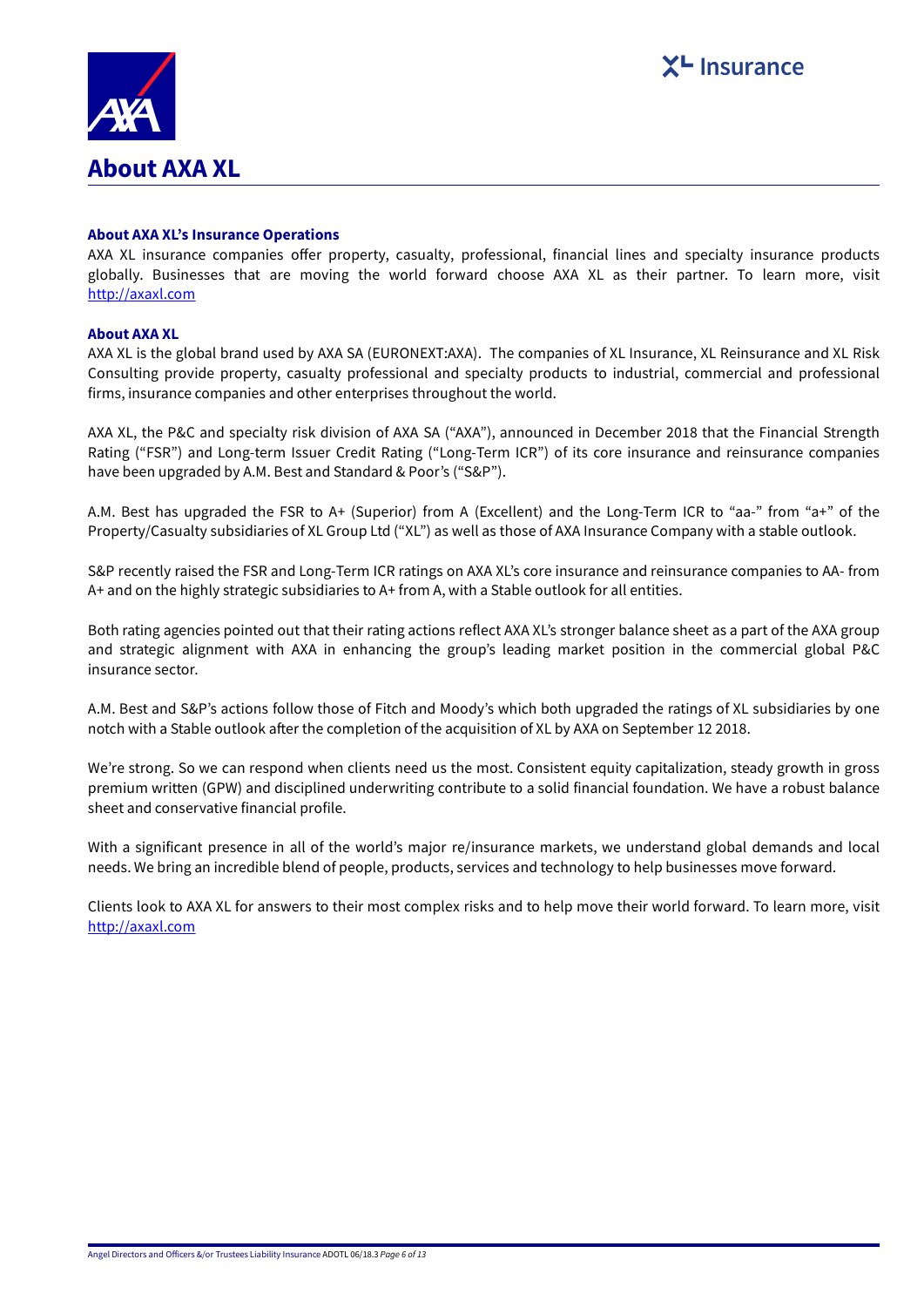



# **Directors and Officers &/or Trustees Liability Insurance**

This **Endorsement**, effective 00:01 a.m. 13 June 2021 attaches to and forms part of Policy Number: DQ0418761

In the name of: British Council for Chinese Martial Arts

#### **Molestation Exclusion DOTL 021 MOL**

**We** shall not have any liability under this policy for, or directly or indirectly arising out of, or in any way connected with any actual or alleged sexual molestation.

Subject otherwise to all other terms, conditions, exclusions and limitations of this insurance.

Signed:

On behalf of XL Catlin Insurance Company UK Limited Date: 01 June 2021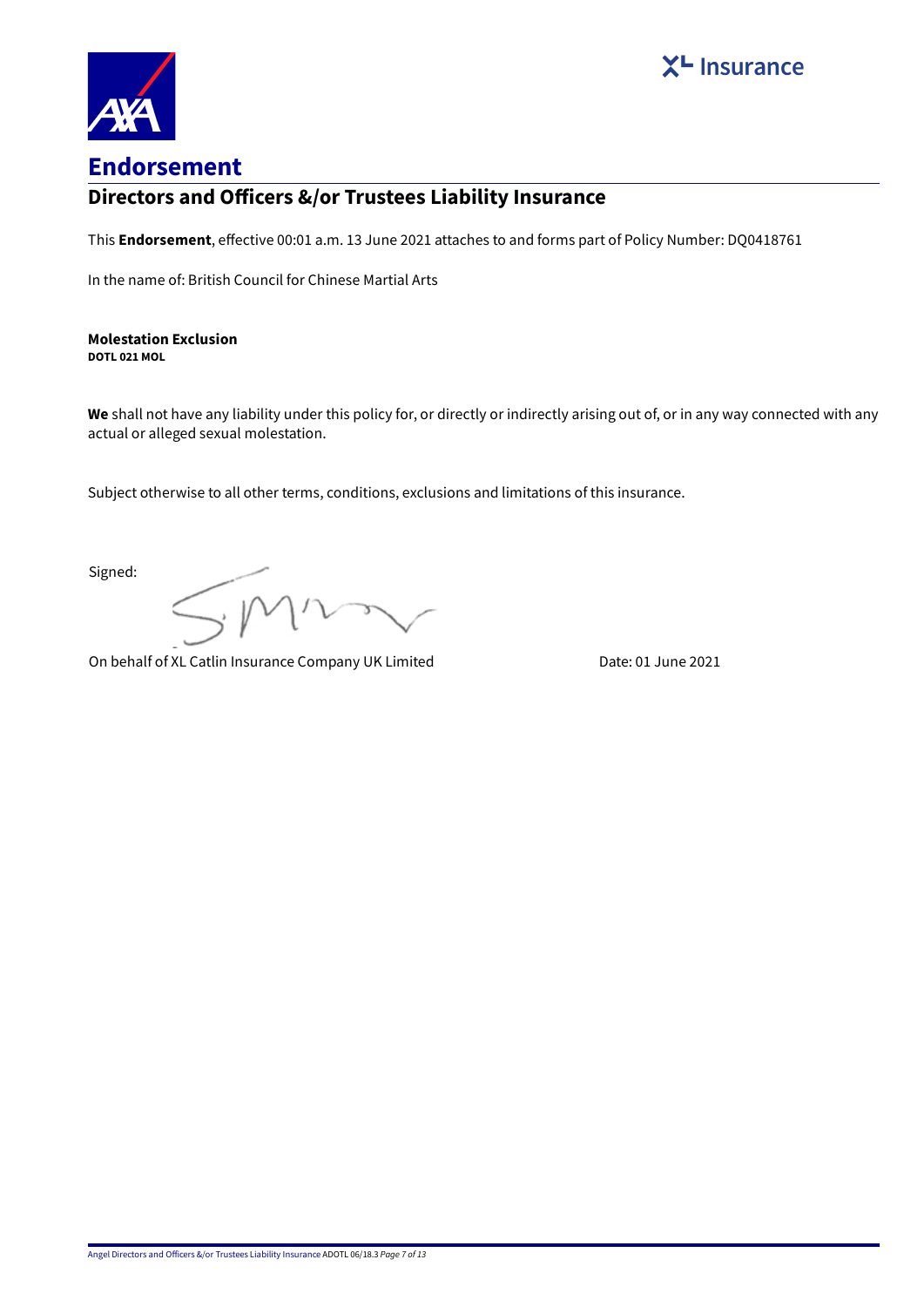



## **Directors and Officers &/or Trustees Liability Insurance**

This **Endorsement**, effective 00:01 a.m. 13 June 2021 attaches to and forms part of Policy Number: DQ0418761

In the name of: British Council for Chinese Martial Arts

#### **Multinational Coverage Endorsement DOTL 035 MNC**

In consideration of the premium charged and subject to the terms, conditions, limitations and exceptions of this policy, **We** shall provide coverage under this policy on the following alternative bases:

A. Licensed Coverage

**We** shall provide licensed coverage in jurisdictions where **We** are licensed and/or admitted to do so; or:

B. Unlicensed Coverage

**We** shall provide coverage on an unlicensed or non-admitted basis in jurisdictions where it is not prohibited by any applicable law or regulation in that jurisdiction; or:

### C. Financial Interest Coverage

**We** shall provide coverage to **You** for **Your** financial interest in any entity which would otherwise be covered under this policy which is located in a jurisdiction where:

- (i) applicable law or regulation do not, to the best of **Our** good faith knowledge, allow **Us** to provide coverage; or
- (ii) **You** have elected that the policy will not cover such entity directly but will cover **Your** own financial interest in such entity.

Any entity falling within sub-paragraphs C.(i) or (ii) above is referred to as an "Uncovered Entity".

Where Financial Interest Coverage is triggered, the policy will not provide any coverage for the Uncovered Entity, and **We** and **You** further agree that:

- (iii) **You** have a financial interest in the Uncovered Entity because **You** benefit financially from the continued operation of the Uncovered Entity and/or would be prejudiced by loss to, or damage to, or liability incurred by the Uncovered Entity in the operation of its business; and
- (iv) **We** will pay on **Your** behalf any **Loss** to **Your** financial interest, by way of agreed valuation calculated as the amount which would have been payable to the Uncovered Entity if a policy with the same terms and conditions as this policy had been issued to such Uncovered Entity, save that no payment shall be provided in respect of any insuring clause which would have covered any individual person.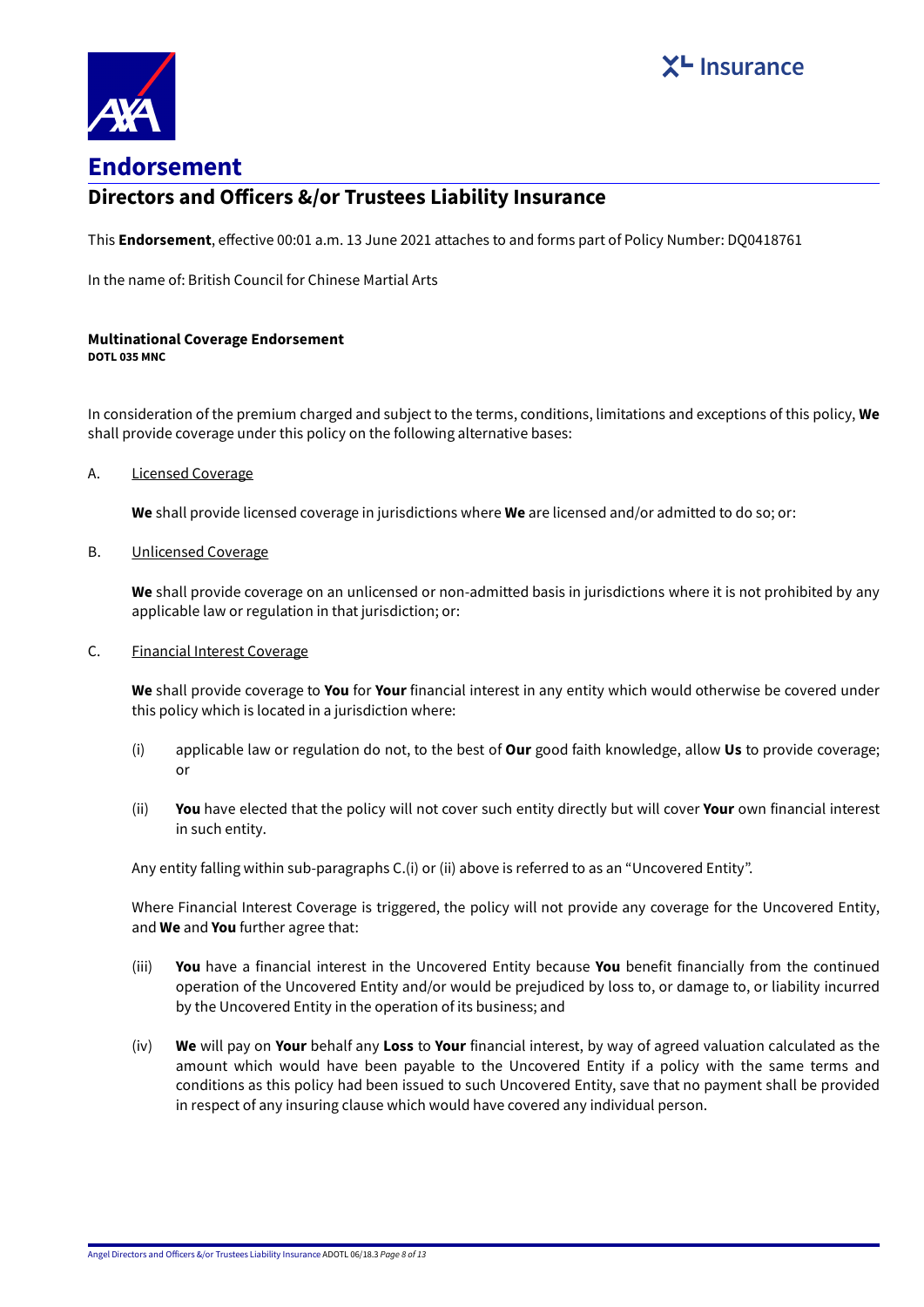



(v) where **You** are not, directly or indirectly, the 100% owner of the Uncovered Entity, **You** will act on **Your** own behalf and on behalf of all other parties with a financial interest in the Uncovered Entity ("Other Interests") in purchasing insurance for 100% of the financial interests in the Uncovered Entity provided that the Other Interests have duly authorised **You** to so act and **We** are permitted to provide insurance to the Other Interests. In the event of a **Loss** it is agreed that **We** shall fully discharge **Our** obligations under this clause by paying, subject to the terms, conditions, limitations and exceptions of this policy, 100% of the **Loss** of the Other Interests to **You**.

Where **We** have paid on **Your** behalf, or on behalf of a **Director**, **Loss** to **Your** financial interest under this policy, **We** shall be subrogated to all of **Your** rights and remedies. If requested by **Us**, **You** shall:

- (vi) report fully and fairly on any causes of action which the Uncovered Entity may have against any third party arising out of the facts and circumstances which gave rise to the **Loss**; and
- (vii) procure that the Uncovered Entity assigns to **You** the benefit of any cause of action it may have against any such third party (including any insurer issuing a policy to the Uncovered Entity) and that the Uncovered Entity shall cooperate with **Us** in pursuing such cause of action.

Subject otherwise to all other terms, conditions, exclusions and limitations of this insurance.

Signed: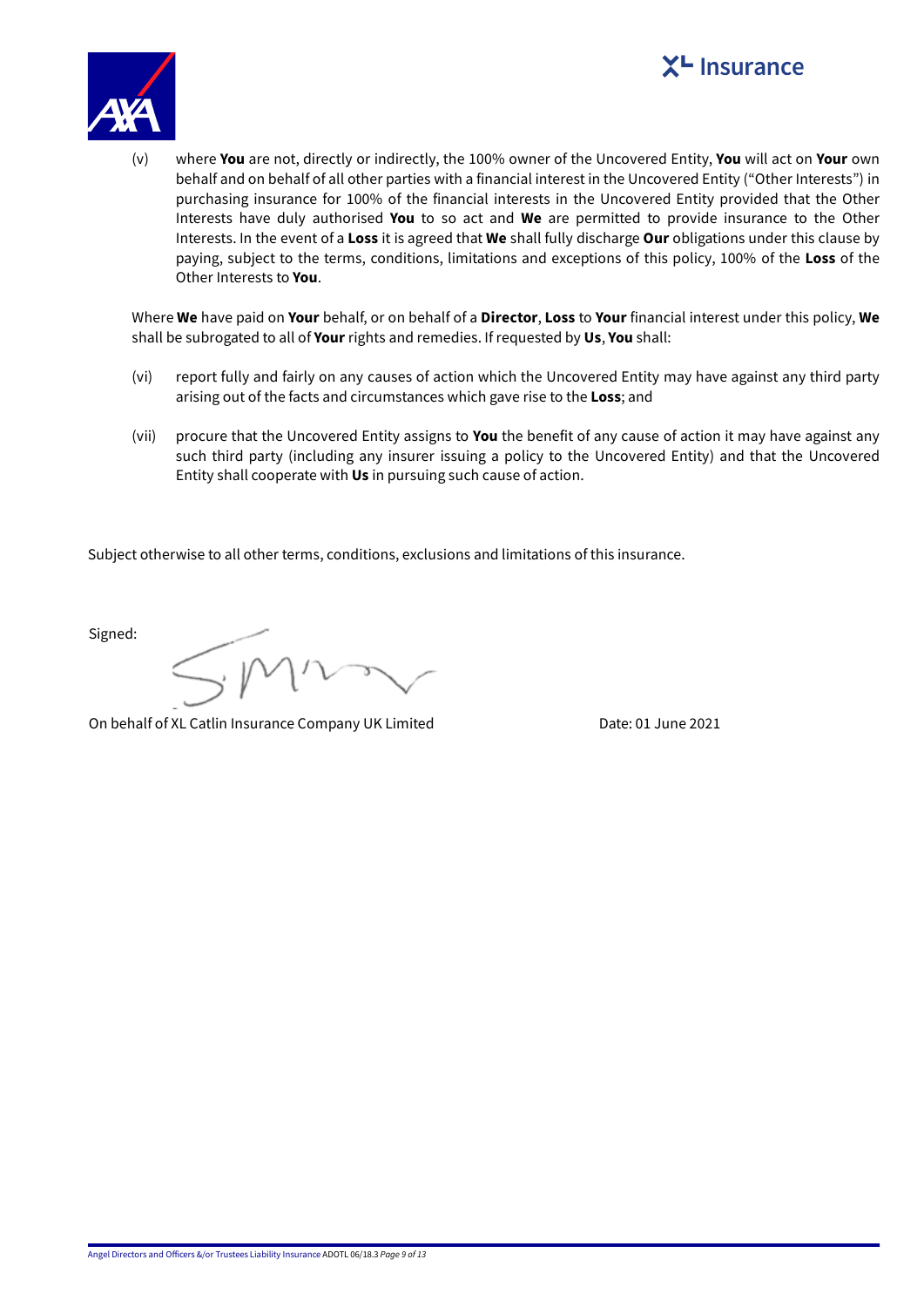



## **Directors and Officers &/or Trustees Liability Insurance**

This **Endorsement**, effective 00:01 a.m. 13 June 2021 attaches to and forms part of Policy Number: DQ0418761

In the name of: British Council for Chinese Martial Arts

#### **Coronavirus Absolute Exclusion CAEAXAXL001**

Notwithstanding any other provision, no cover is provided under this policy for any claim, loss, liability, cost or expense of whatever nature directly or indirectly arising out of, contributed to by or resulting from coronavirus disease (COVID-19), severe acute respiratory syndrome coronavirus 2 (SARS-CoV-2), or any mutation or variation thereof.

This exclusion also applies to any claim, loss, cost or expense of whatever nature directly or indirectly arising out of, contributed to by or resulting from:

- (i) any fear or threat (whether actual or perceived) of; or
- (ii) any action taken in controlling, preventing, suppressing or in any way relating to any outbreak of;

coronavirus disease (COVID-19), severe acute respiratory syndrome coronavirus 2 (SARS-CoV-2), or any mutation or variation thereof.

Subject otherwise to all other terms, conditions, exclusions and limitations of this insurance.

Signed: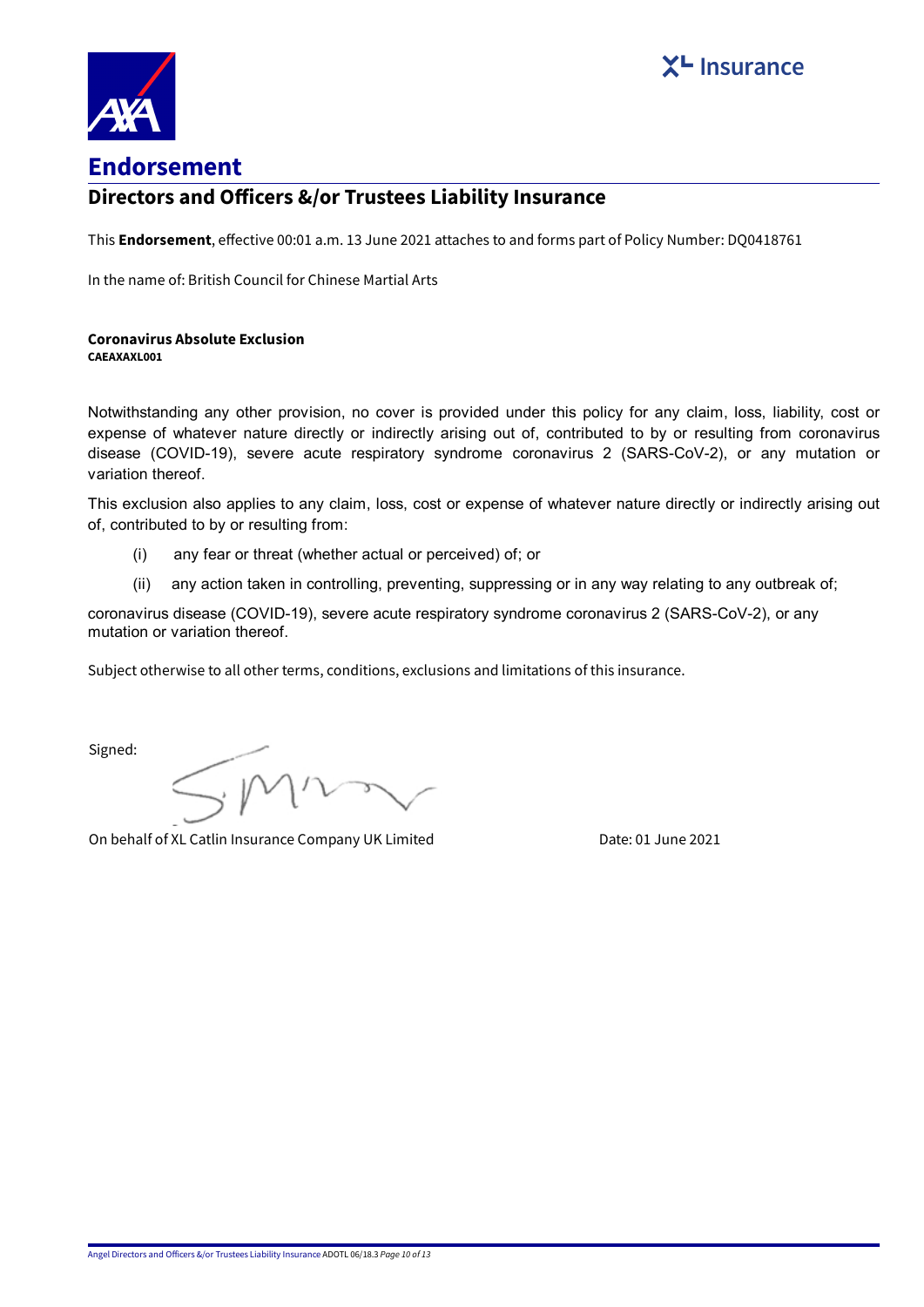



## **Directors and Officers &/or Trustees Liability Insurance**

This **Endorsement**, effective 00:01 a.m. 13 June 2021 attaches to and forms part of Policy Number: DQ0418761

In the name of: British Council for Chinese Martial Arts

#### **Death or Bodily Injury Exclusion DBIEAXAXL001**

It is hereby noted and agreed that Exclusion 4.2 has been deleted in its entirety and replaced as follows:

4.2 Death or Bodily Injury

any bodily injury, sickness, disease, emotional distress, mental anguish, mental stress or the death of any person.

Subject otherwise to all other terms, conditions, exclusions and limitations of this insurance.

Signed:

 $\mathcal{W}$ Y.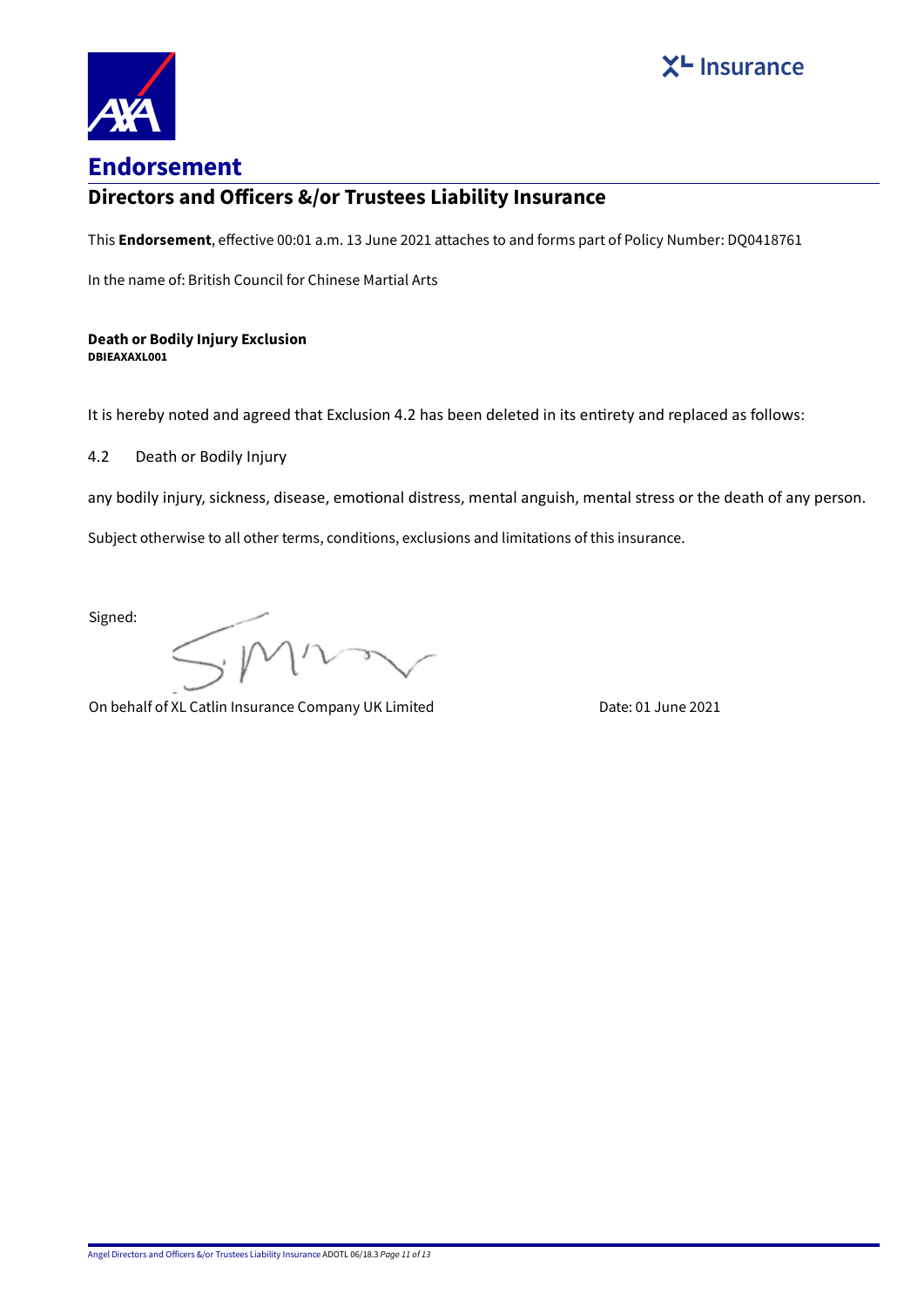



## **STATEMENTS OF FACT** for risk number DQ0418761 **Dated: 13 June 2021** Dated: 13 June 2021 Applicant: British Council for Chinese Martial Arts

## IMPORTANT INFORMATION FOR **YOU**

In making this offer of insurance **We** have relied upon the information provided by or on **Your** behalf which is set out in the Statement of Facts below. Please therefore ensure that **You** have made proper enquiries, checked the Statement of Facts carefully and inform **Us** immediately if it contains any errors or if any of the information required by **Us** prior to inception of the policy has changed.

If it later transpires that:

(a) any of the information contained in the Statement of Facts was known or ought reasonably to have been known to be incorrect or has been misrepresented; or

(b) any information which **We** required was not disclosed

then **We** reserve the right to modify the policy terms and conditions, charge an extra premium or to declare the policy void from the beginning.

Words specially defined in bold type are defined in the policy wording and have the same meaning wherever they appear.

## **YOU** CAN CONFIRM THAT

**You** are a UK domiciled not for profit organisation (including any subsidiaries); and

**You** act solely for the advancement of charitable purposes or the benefit of **Your** members; and

**You** are not registered as an Industrial and Provident Society, Friendly Society or other lending institution; and

**You** have been in continuous operation for more than 12 months; and

75% or more of all income is generated from the United Kingdom or other member states of the European Union; and

**You** have not acquired any other organisations or concerns since **Your** last financial year end which have increased **Your** total assets by 50% or more; and

**You** have no mergers or future acquisitions planned; and

Other than a renewal of the policy **You** are not presently insured with AXA or XL Catlin Insurance Company UK Limited.